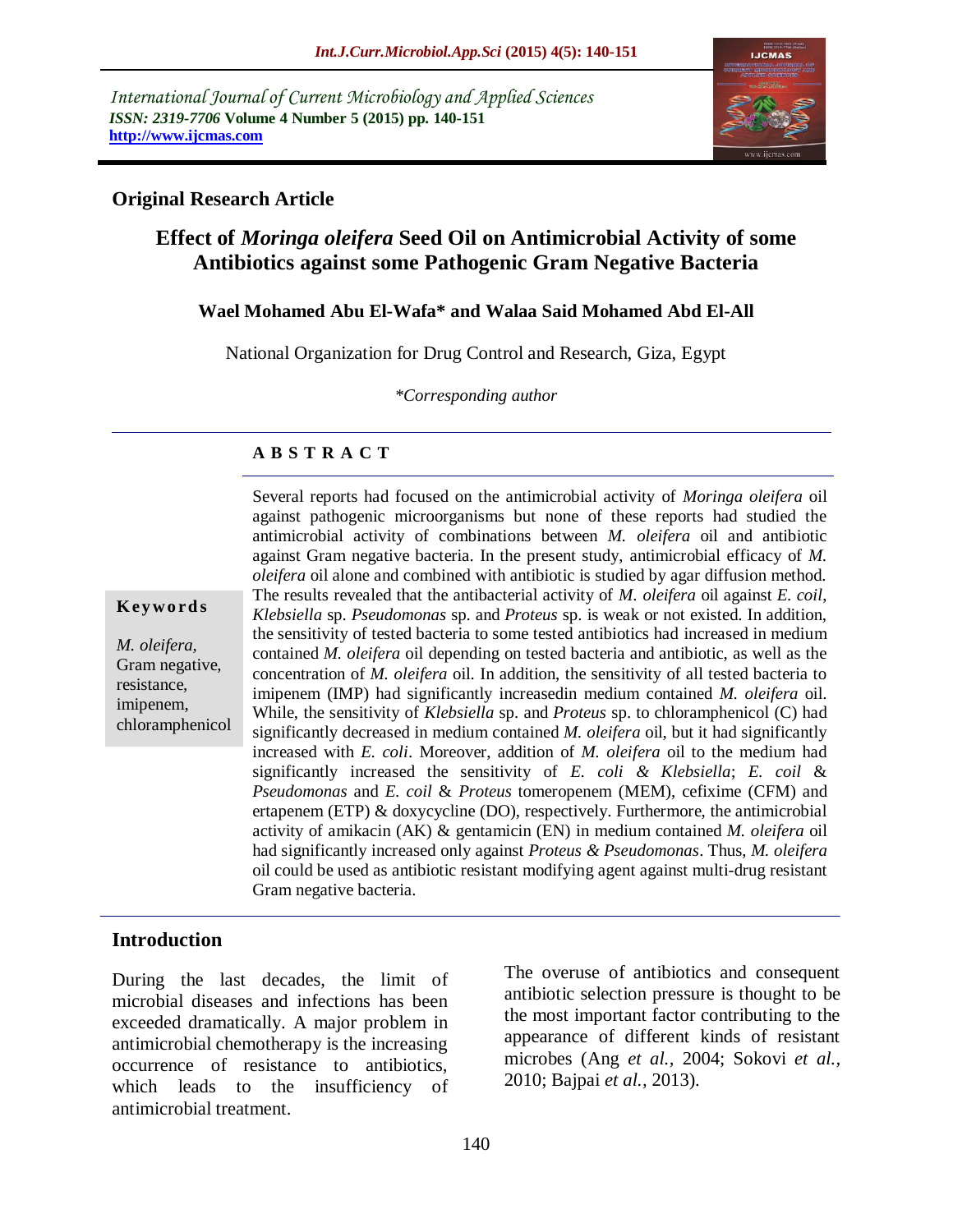Natural products isolated from various medicinal plants have traditionally been the most common source of drugs and still represent more than 30% of the current pharmaceutical markets (Jabar and Al-Mossawi, 2007; Fakurazi *et al.,* 2012 and Kumar *et al.,* 2012). *Moringa oliefera* is an ancient tree that is historically known to possess numerous medicinal qualities (Posmontier, 2011) and it's a native to the sub-Himalayan parts of India, Pakistan, Bangladesh and Afghanistan. This rapidlygrowing drumstick tree was utilized ancient Romans, Greeks and Egyptians and has become widely cultivated and naturalized in many locations in the tropics and sub tropics, West, East and South Africa, Latin America, the Caribbean, Florida and the Pacific Islands. Recently, many investigations pointed to the antimicrobial properties of the various parts of *M. oleifera* roots, flowers, bark, stem and seeds against various pathogenic microorganisms, especially Gram negative bacteria (Lockett *et al.,* 2000; Ghebremichael *et al.,* 2005; Anwar and Rashid, 2007; Rahman *et al.,* 2009; Walter *et al.,* 2011). Present study was planned to detect the effect of *M. oleifera* oil on antimicrobial activity of some antibiotics against pathogenic Gram negative bacteria.

## **Materials and Methods**

## **Microorganisms and plant material**

Clinical strains of Gram negative bacteria including *Escherichia coli*, *Klebsiella* sp. *Proteus* sp. and *Pseudomonas aeruginosa*  were obtained from Al Borg Laboratories, Mohandeseen, Giza, Egypt during November, 2013. Tested strains were confirmed their identification before study using the key proposed by Barrow and Feltham (2003). Tested bacterial cultures were maintained on nutrient agar slants at 4<sup>o</sup>C throughout the study and used as stock

cultures. *M. oleifera* oil was purchased from Pure Life Company for Agricultural Investment, Giza, Egypt.

## **Media and antimicrobial agents**

Muller-Hinton agar medium (MHA), Nutrient agar medium (NA), antimicrobial agent disks including: Ampicillin  $(AMP)10\mu$ g, Cefepime (FEP) 30 $\mu$ g, Cefixime (CFM) 5µg, Ceftriaxone (CRO) 30µg, Ertapenem (ETP) 10µg, Imipenem (IPM) 10µg, Meropenem (MEM)10µg, Amikacin (AK) 30µg, Gentamicin (EN) 10µg, Doxycycline (DO) 30 µg, Ciprofloxacin (CIP) 5µg, Levofloxacin (LVX) 5µg, Norfloxacin (NOR) 10µg, Nalidixic acid (NA) 30 µg and Chloramphenicol (C) 30µg/disk were purchased from Oxoid Ltd. Co. and Tween 20 was purchased from Sigma Chemicals Company (St. Louis, Mo, USA).

# **Preparation of bacterial inoculum**

Bacterial suspension of various tested clinical strains was prepared by direct colony suspension method as follow: appropriate number of separated colonies were picked up from NA fresh culture plate (previously inoculated with single colony of tested strain and incubated for 24h at  $37^{\circ}$ C). suspended with sterile saline solution and adjusted their inoculum to a turbidity equivalent to 0.5 McFarland standard.

# **Antibacterial activity of** *M. oleifera* **oil**

Antibacterial activity of *M. oleifera* oil against various tested clinical bacterial isolates was studied by agar well diffusion method according to Parez *et al.* (1990) using 200µL of *M. oleifera* oil for each well. After 24h of incubation at 37ºC, all plates were observed for zones of growth inhibition, and the diameter of these zones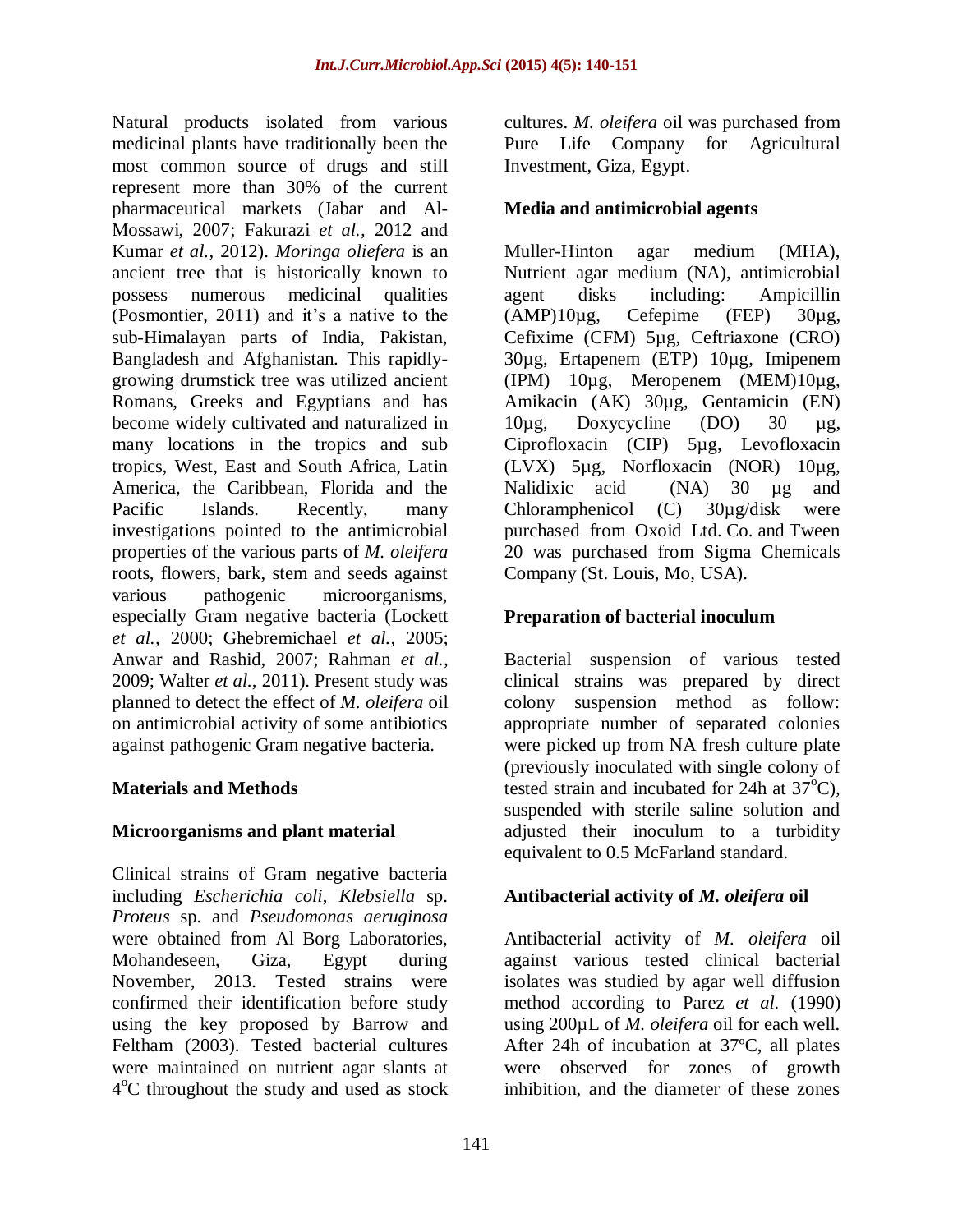was measured in millimeters. All tests were performed in triplicate and the antibacterial activity was expressed as the mean of inhibition diameters (mm) produced.

#### **Detection of synergetic interaction between** *M. oleifera* **oil and antibiotics**

Sterile Mueller-Hinton agar plates containing 0.125,0.25, 0.5, 1.0 and 2.0ml/100 ml of *M. oleifera* oil were prepared by adding *M. oleifera* oil to melted MHA, cold to  $45-55^{\circ}$ C and supplemented with 0.5% (v/v) Tween 20. In addition, the same previous agar plates without *M. oleifera* oil were used in the present study as control.

A sterile cotton wool swab dipped into the bacterial suspension was spread evenly on the surface of previous MHA plates. The inoculated plates were allowed to dry before placing the diffusion antibiotic disks. Susceptibility of 4 tested isolates to various tested antibiotics was performed by disk diffusion method as described by Clinical and Laboratory Standards Institute (CLSI, 2011). Using commercially available antibiotic disks containing AMP (10µg),FEP (30µg), CFM (5µg), CRO (30µg), ETP (10µg), IPM (10µg), MEM (10µg), AK (30µg), EN (10µg), DO (30µg), CIP (5µg), LVX (5 $\mu$ g), NOR (10 $\mu$ g), NA (30 $\mu$ g) and C (30µg) were placed on the surface of the inoculated MHA plates with *Escherichia coli*, *Klebsiella* sp. or *Proteus* sp. while FEP (30µg), IPM (10µg), MEM (10µg), AK (30µg), EN (10µg), CIP (5µg), LVX (5µg) and NOR (10µg) were placed on the surface of the inoculated MHA plates with *P. aeruginosa*. The inoculated plates were then incubated at 37  $\degree$ C for 24 h. Inhibition zone diameters were measured inclusive of the diameter of the disks (three replicates were applied for each test). Results were expressed as sensitive, intermediate and

resistant according to CLSI, (2011). Data were subjected to analysis of variance (ANOVA) using SPSS at 5% level of significance and means values were compared using a least significant difference (LSD).

## **Result and Discussion**

Antibacterial of *M. oleifera* oil against various clinical tested strains was weak or not existed against various tested strains. The efficacy of *M. oleifera* oil combined with antibiotics was studied by agar diffusion method. Data presented in Table 1 showed that the effect of *Moringa oleifera* oilon antibacterial activity of various tested antibiotics against *E. coli* was divers depending on the antibiotic used and the concentration of *M. oleifera* oil. In the case of beta-lactam and cephlosporin antibiotics, the antibacterial activity of variuos tested beta-lactam and cephlosporin antibiotics had significantly increased with in mediumcontaned *M. oleifera*oil, except AMP and CFM antibiotics. In addition, 0.125% (v/v) of *M. oleifera* oil was the most suitable concentration for significant increasing of antimicrobial activity of CRO and IPM antibiotics against tested strain compared to control (Table 1), which increased their antimicrobial activities to 25.7 and 6%, respectively.

Also, 1.0 %  $(v/v)$  of the tested oil was the most suitable concentration for significant increasing of antimicrobial activity of ETP and MEM antibiotics against tested strain compared to control, which exceeded the antimicrobial activity of control by 20.3 and 8.6%, respectively. In addition,  $2.0\%$  (v/v) of the tested oil was the most suitable concentration for significant increasing of antibacterial activity of FEP antibiotic against tested strain compared to control,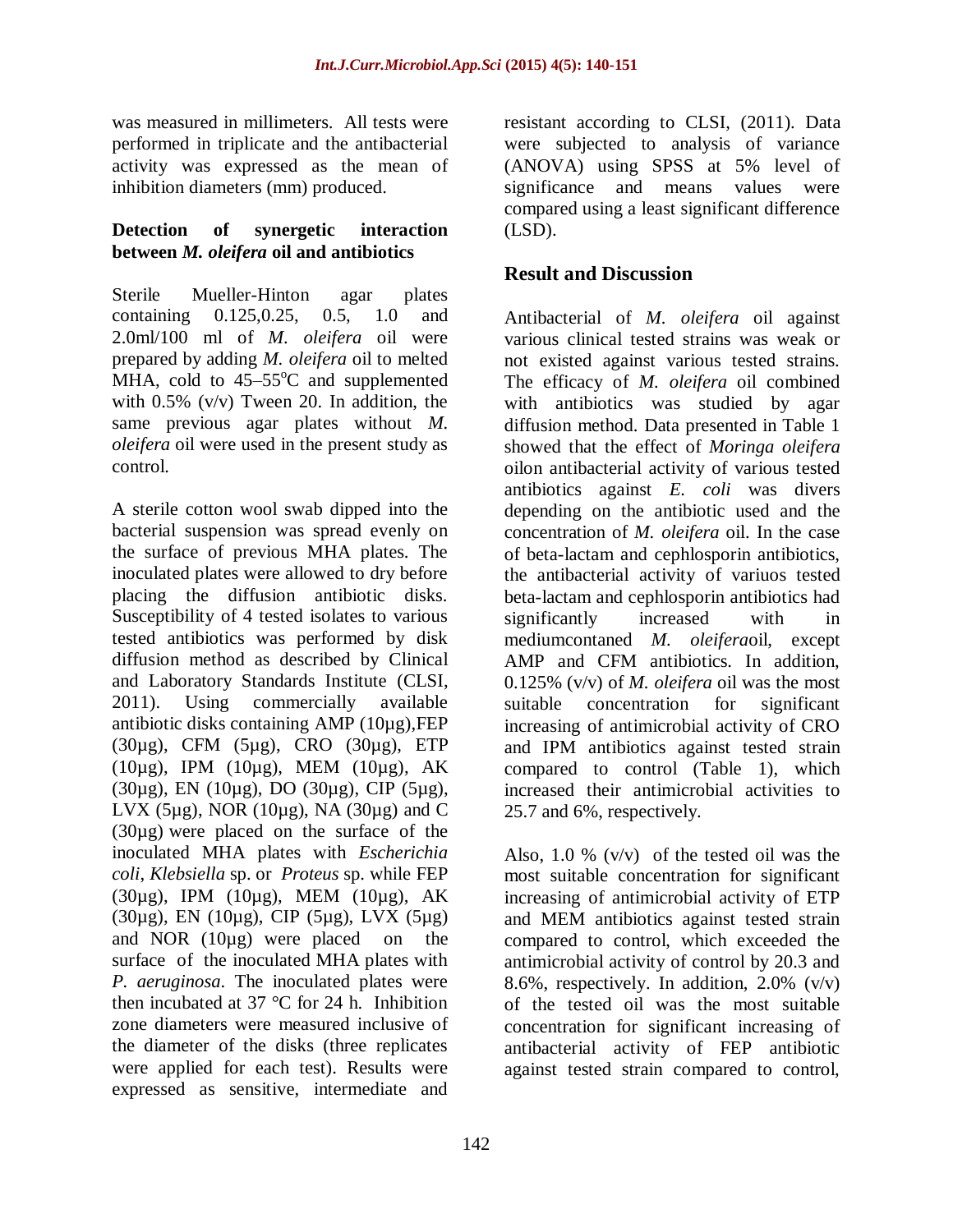which exceeded the antimicrobial activity of control by 29.5% (Table 1 and Fig. 2).

In the case of chloramphenicol and doxycycline, the antimicrobial activity of each tested antibiotics had significantly increased in medium contained 0.5 and 1.0% (v/v) of *M. oleifera* oil, respectively, which exceeded the antimicrobial activity of control by 41.9 and 13.41%, respectively. On the other hand, addition of *M. oleifera* oil in tested medium did not give any significant change on antimicrobial activity of tested aminoglycoside (AK and EN) or fluoroquinolone antibiotics (CIP, LVX, NOR and NA) compared to control (Table 1 and Fig. 1).

From previous results, it could be concluded that the sensitivity of *E. coli* to chloramphenicol, doxycycline and most of cephalosporin antibiotics had significantly increased in medium contained *M. oleifera* oil, but the level of sensitivity was influenced by the type of tested antibiotic and the concentration *M. oleifera* oil. In contrast, the sensitivity of *E. coli* to aminoglycoside, fluoroquinolone and some beta lactam antibiotics (AMP and CFM) had not significantly changed in medium contained *M. oleifera* oil compared to control.

Data presented in Table 2 detect that the effect of *M. oleifera* oil on antibacterial activity of various tested antibiotics against *Klebsiella* sp. was divers depending on the antibiotic used and the concentration of *M. oleifera* oil. In the case of beta-lactam and cephalosporin antibiotics, the antibacterial activity of MEM and IMP against tested strain had significantly increased in medium contained 1.0 and 2.0 % (v/v), respectively, which exceeds the antimicrobial activity of control by 33.34 and 32.23%, respectively (Fig. 2). While, the antimicrobial activity of

other tested beta-lactam and cephalosporin antibiotics against tested strain had not changed in medium contained *M. oleifera* oil.

In the case of aminoglycoside antibiotics, addition of *M. oleifera* oil 1% (v/v) in tested medium gave a significant increase of antibacterial activity against tested strain with AK, which exceeded the antimicrobial activity of control by 18.68%. While, the antimicrobial activity of EN against tested strain had not changed in medium contained *M. oleifera* oil (Table 2 and Fig. 2).

In the case of fluoroquinolone antibiotics, addition of *M. oleifera* oil (0.125, 1.0 and 2.0 %, v/v) to the medium gave a significant increase in the antimicrobial activity against tested strain with LVX, NA and NOR, respectively, which exceeded the antimicrobial activity of control by 31.46, 35.46 and 46.65%, respectively. On the other hand, the sensitivity of tested strain to chloramphenicol had significantly decreased in medium contained 0.5% (v/v) of *M. oleifera*, which reduced the antimicrobial activity to 16.1 % compared to control. While, the antimicrobial activity of DO against tested strain had not changed in medium contained *M. oleifera* oil (Table 2 and Fig. 2).

From previous results, it could be summarized that the sensitivity of *Klebsiella sp.* to most tested antibiotics in medium contained *M. oleifera* oil was not changed. While, the sensitivity of tested strain to fluoroquinolone (except CIP) and some cephalosporins including MEM and IMP had significantly increased in medium contained *M. oleifera* oil. Furthermore, addition of *M. oleifera* oil to the medium had significantly reduced the sensitivity of tested strain to chloramphenicol.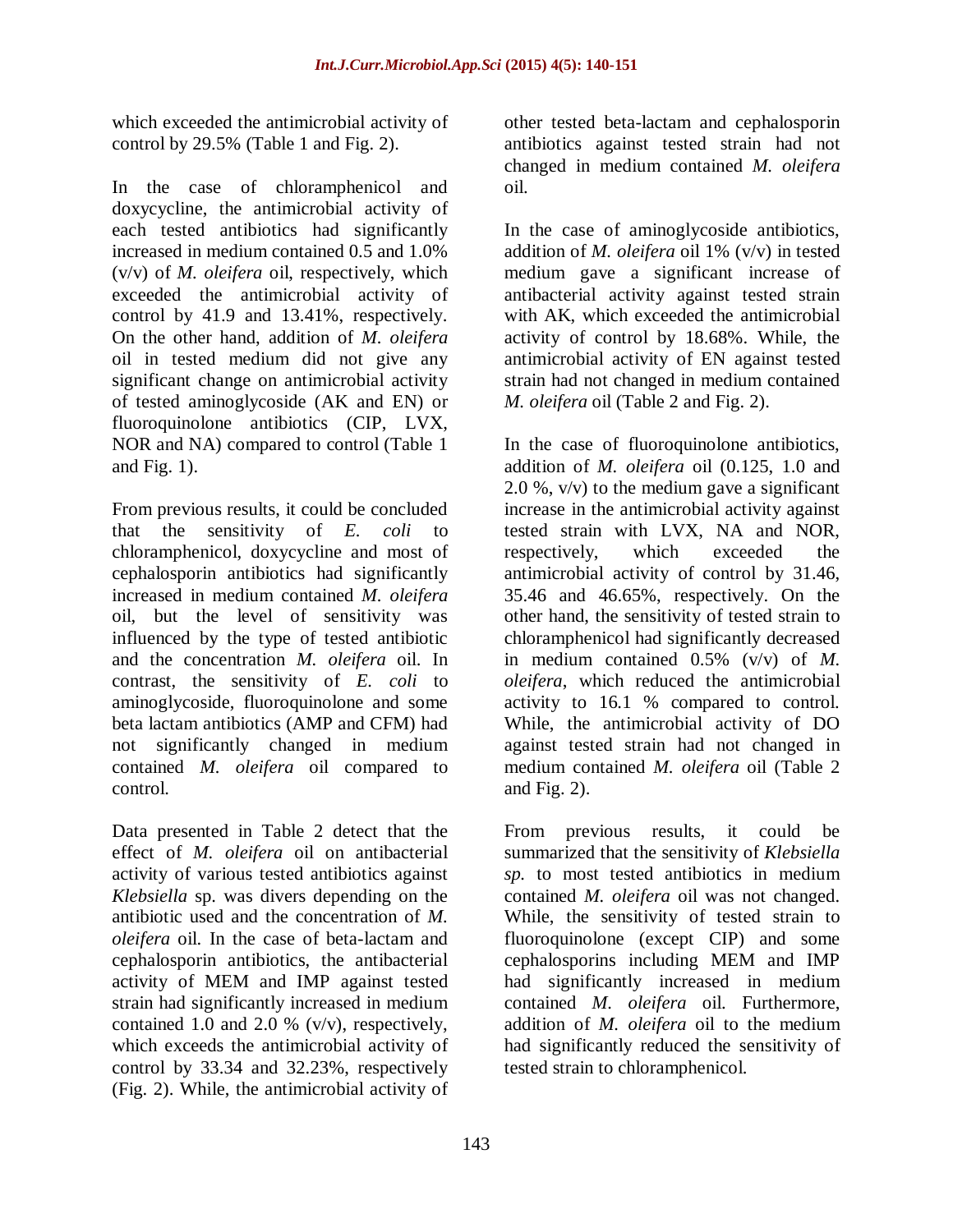Data recorded in Table 3 showed that the change of antibacterial activity of various tested antibiotics against *Proteus sp*. was divers depending on the antibiotic used and the concentration of *M. oleifera* oil. In the case of beta-lactam and cephalosporin antibiotics, the antibacterial activity of IMP and ETP against tested strain had significantly increased in medium contained 0.125 and 2.0 %  $(v/v)$ , respectively, which exceeded the antimicrobial activity of control by 97.80 and 54.19%, respectively (Fig. 3). While, the antimicrobial activity of other tested beta-lactam and cephalosporin antibiotics against tested strain had not changed in medium contained *M. oleifera* oil.

In the case of aminoglycoside antibiotics, addition of *M. oleifera* oil (1.0 and 2.0 %, v/v) in tested medium gave a significant increasing of bacterial sensitivity to EN and AK, respectively, which exceeded the antibacterial activity of control by 4.84 and 56.25%, respectively. Also, addition of 1.0ml of *M. oleifera* oil to the medium had significantly increased the bacterial sensitivity to doxycycline against tested strain, which exceeded the antibacterial activity of control by17.17% (Table 3 and Fig. 3). On the other hand, the sensitivity of tested strain to chloramphenicol had significantly decrease in medium contained 0.125 % (v/v) *M. oleifera*, which reduced the antibacterial activity to 12.48 % compared to control. While, the antibacterial activity of fluoroquinolone antibiotics against tested strain had not changed in medium contained *M. oleifera* oil (Table 3 and Fig. 3).

From previous data, it could be concluded that the addition of *M. oleifera* to the medium had increased the sensitivity of *Proteus sp*. to tested aminoglycosides, doxycycline and some cephalosporins (IMP

and ETP). While, the sensitivity of tested bacteria to fluoroquinolones, most of betalactam and cephalosporin antibiotics had not changed. Furthermore, addition of *M. oleifera* oil to the medium had significantly reduced the sensitivity of tested strain to chloramphenicol.

Data current in Table 4 show that the sensitivity of *Pseudomonas sp.* to most tested antibiotics had significantly increased but with different levels based on the type of antibiotic used and the concentration of *M. oleifera* oil. In case of cephalosporin antibiotics, the sensitivity of tested bacteria to IPM and FEP had significantly increased in medium contained  $0.125$  and  $1.0\%$  (v/v), which increased the antimicrobial activities of tested antibiotics against tested strain to 46.31 and 77.4%, respectively (Fig. 4).While, the antimicrobial activity of MEM against tested strain had not changed in medium contained *M. oleifera* oil.

In the case of aminoglycoside antibiotics, the sensitivity of tested bacteria to AK and EN had significantly increased in medium contained  $0.25$  and  $1\%$  (v/v), which increased the antimicrobial activities of tested antibiotics to 46.31 and 77.4%, respectively, the sensitivity of tested bacteria to NOR had significantly increased in medium contained  $0.5\%$  (v/v), which increased the antimicrobial activity of tested antibiotics to 77.4%. While, the antimicrobial activity of CIP and LVX against tested strain had not changed in medium contained *M. oleifera* oil (Table 4 and Fig. 4).

From all abovementioned results, it could be concluded that the sensitivity of tested bacteria to various tested antibiotics might be changed in medium contained *M. oleifera* oil depending on tested bacteria and antibiotic, as well as the concentration of *M.*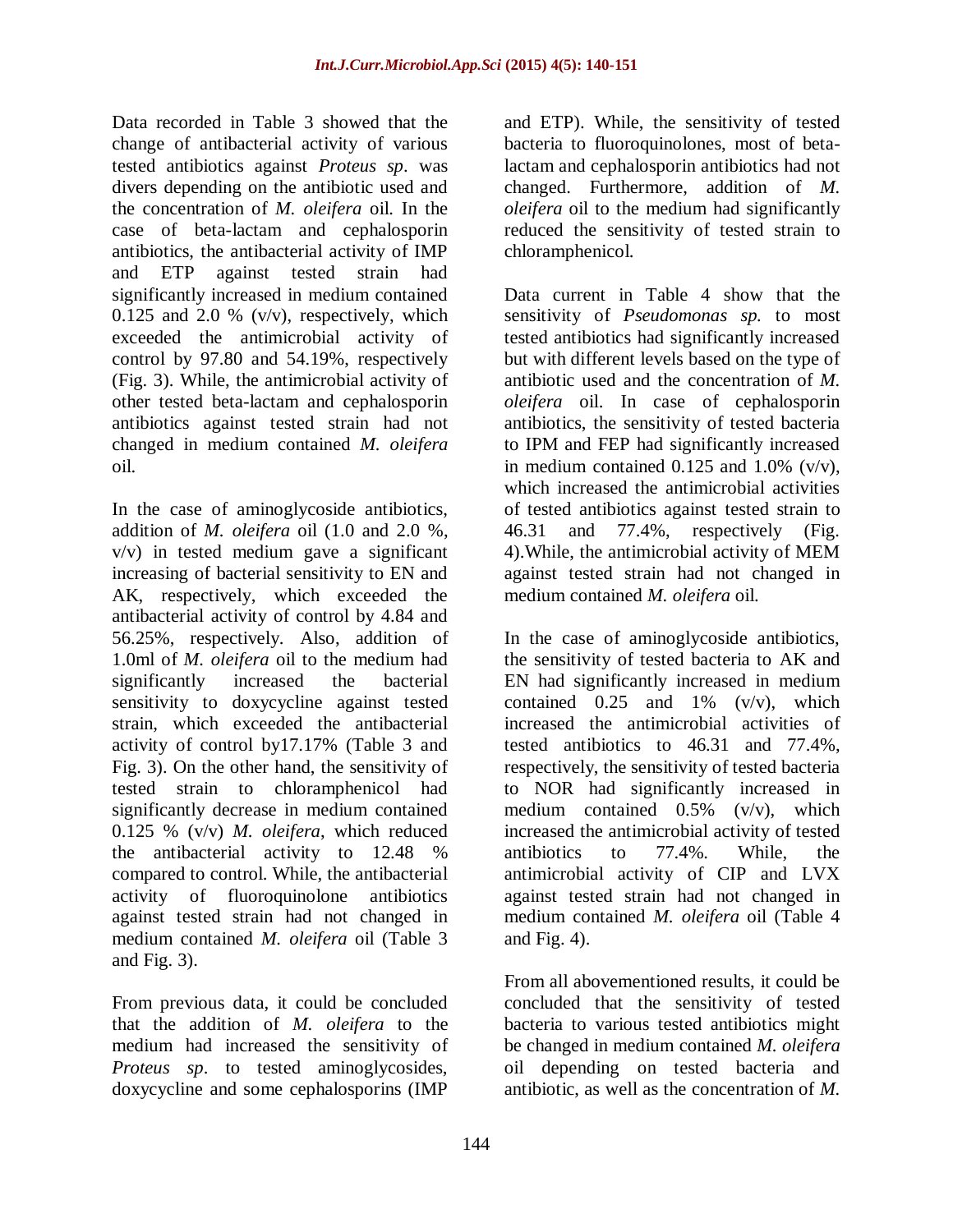*oleifera* oil. In addition, the sensitivity of all tested bacteria to IPM had significantly increased in medium contained *M. oleifera* oil. Also, the sensitivity of *Klebsiella* and *Proteus* to chloramphenicol has significantly decreased in medium contained *M. oleifera* oil, but it has significantly increased with *E. coli*.

In addition, addition of *M. oleifera* oil to the medium has significantly increased the sensitivity of *E. coli & Klebsiella*; *E. coil* & *Pseudomonas and E. coil* & *Proteus* to MEM, FEB and ETP & DO, respectively. Furthermore, the sensitivity to  $AK & EN$  in

medium contained *M. oleifera* oil had significantly increased only against *Proteus & Pseudomonas*.

Essential oils are valuable natural products used as raw materials in many fields, including perfumes, cosmetics, aromatherapy, phyto-therapy, spices and nutrition. This has recently attracted the attention of many scientists and encouraged them to screen plants to study the biological activities of their oils from chemical and pharmacological investigations to therapeutic aspects (Prashith Kekuda *et al.,* 2010).

**Table.1** Antibacterial1 response to combinations between antibiotics and *M. oleifera* oil against *E. coli*

| <b>Antibiotic disks</b><br>(Concentration) | <i>M. oleifera</i> oil concentrations $\%$ (v/v) |                              |                              |                              |                              |                               |  |
|--------------------------------------------|--------------------------------------------------|------------------------------|------------------------------|------------------------------|------------------------------|-------------------------------|--|
|                                            | Control <sup>2</sup>                             | 0.125                        | 0.25                         | 0.5                          | <b>1.0</b>                   | 2.0                           |  |
|                                            | Inhibition zone means <sup>3</sup> $\pm$ SD (mm) |                              |                              |                              |                              |                               |  |
| $AMP(10\mu g)$                             | $0.00 \pm 0.0^{\rm a}$                           | $0.00 \pm 0.0^a$             | $0.00 \pm 0.0^{\rm a}$       | $0.00 \pm 0.0^{\rm a}$       | $0.00 \pm 0.0^a$             | $0.00 \pm 0.0^a$              |  |
| $FEP(30\mu g)$                             | $20.33 \pm 0.6^a$                                | $20.33 \pm 0.6^a$            | $20.33 \pm 1.5^a$            | $20.00 \pm 1.0^a$            | $20.67 \pm 0.6^a$            | $26.33 \pm 0.6^b$             |  |
| $CFM(5\mu g)$                              | $0.00 \pm 0.0^{\rm a}$                           | $0.00 \pm 0.0^{\rm a}$       | $0.00 \pm 0.0^{\rm a}$       | $0.00 \pm 0.0^a$             | $0.00 \pm 0.0^{\rm a}$       | $0.00 \pm 0.0^{\rm a}$        |  |
| $CRO(30\mu g)$                             | $24.67 \pm 0.6^a$                                | $29.67 \pm 1.7^{\rm b}$      | 31.00 $\pm$ 0.0 <sup>b</sup> | $30.67 \pm 1.2^b$            | $29.00 \pm 1.7^{\rm b}$      | $29.00 \pm 0.6^{\rm b}$       |  |
| $ETP(10\mu g)$                             | $24.67 \pm 0.6^a$                                | $25.33 \pm 1.2$ <sup>a</sup> | $25.33 \pm 0.6^{\text{a}}$   | $25.67 \pm 1.2$ <sup>a</sup> | $29.67 \pm 0.6^{ab}$         | $30.67 \pm 0.6$ <sup>ab</sup> |  |
| IPM $(10\mu g)$                            | $33.33 \pm 1.5^{a}$                              | $35.33 \pm 0.6^{\mathrm{b}}$ | $35.33 \pm 0.6^{\mathrm{b}}$ | $35.33 \pm 0.6^{\circ}$      | $35.33 \pm 0.6^b$            | $35.33 \pm 0.6^b$             |  |
| MEM(10µg)                                  | $31.00 \pm 1.7^{\rm a}$                          | $30.67 \pm 1.0^a$            | $31.67 \pm 0.6^a$            | $31.00 \pm 1.7^{\rm a}$      | $33.67 \pm 1.2^b$            | $34.00 \pm 1.2^b$             |  |
| $AK(30\mu g)$                              | $21.67 \pm 1.5^{\mathrm{a}}$                     | $21.33 \pm 1.7^a$            | $21.33 \pm 0.6$ <sup>a</sup> | $21.33 \pm 1.5$ <sup>a</sup> | $22.00 \pm 0.6^a$            | $22.00 \pm 0.6^a$             |  |
| $EN(10\mu g)$                              | $10.33 \pm 0.6^a$                                | $10.00 \pm 0.6^a$            | $10.00 \pm 0.6$ <sup>a</sup> | $10.00 \pm 0.00^{\text{ a}}$ | $10.33 \pm 0.0^a$            | $10.33 \pm 0.0^a$             |  |
| $DO(30 \mu g)$                             | $22.33 \pm 0.6^a$                                | $21.33 \pm 0.6^a$            | $21.00 \pm 0.6^a$            | $23.33 \pm 0.6^a$            | $24.67 \pm 1.7^{\rm b}$      | $25.33 \pm 0.6^{\rm b}$       |  |
| $CIP(5\mu g)$                              | $0.00 \pm 0.0^a$                                 | $0.00 \pm 0.0^{\rm a}$       | $0.00 \pm 0.0^{\rm a}$       | $0.00 \pm 0.0^{\rm a}$       | $0.00 \pm 0.0^a$             | $0.00 \pm 0.0^a$              |  |
| $LVX(5\mu g)$                              | $10.67 \pm 0.6^a$                                | $9.67 \pm 0.6^{\rm a}$       | $9.67 \pm 1.2^{\rm a}$       | $10.33 \pm 0.6^a$            | $10.67 \pm 0.6^a$            | $10.33 \pm 0.6^a$             |  |
| $NOR(10\mu g)$                             | $0.00 \pm 0.0^{\rm a}$                           | $0.00 \pm 0.0^a$             | $0.00 \pm 0.0^{\rm a}$       | $0.00 \pm 0.0$ <sup>a</sup>  | $0.00 \pm 0.0^{\rm a}$       | $0.00 \pm 0.0^{\rm a}$        |  |
| NA (30 µg)                                 | $0.00 \pm 0.0^{\rm a}$                           | $0.00 \pm 0.0^{\rm a}$       | $0.00 \pm 0.0^{\rm a}$       | $0.00 \pm 0.0^{\rm a}$       | $0.00 \pm 0.0^{\rm a}$       | $0.00 \pm 0.0^{\rm a}$        |  |
| $C(30\mu g)$                               | $20.67 \pm 1.2^{\mathrm{a}}$                     | $25.00 \pm 1.2^{\rm b}$      | $24.67 \pm 1.2^b$            | $29.33 \pm 0.6$ <sup>c</sup> | $29.33 \pm 0.6$ <sup>c</sup> | $29.33 \pm 1.0^c$             |  |

1: Studied by disk diffusion method (CLSI, 2011) using Mueller Hinton agar supplement with M. oleifera oil and Tween 20 (0.5%, v/v), 2: without M. oleifera, 3: Values in the same raw followed by same letter are not significantly different according to ANOVA (L.S.D.  $p \le 0.5$ ), SD: Standard division.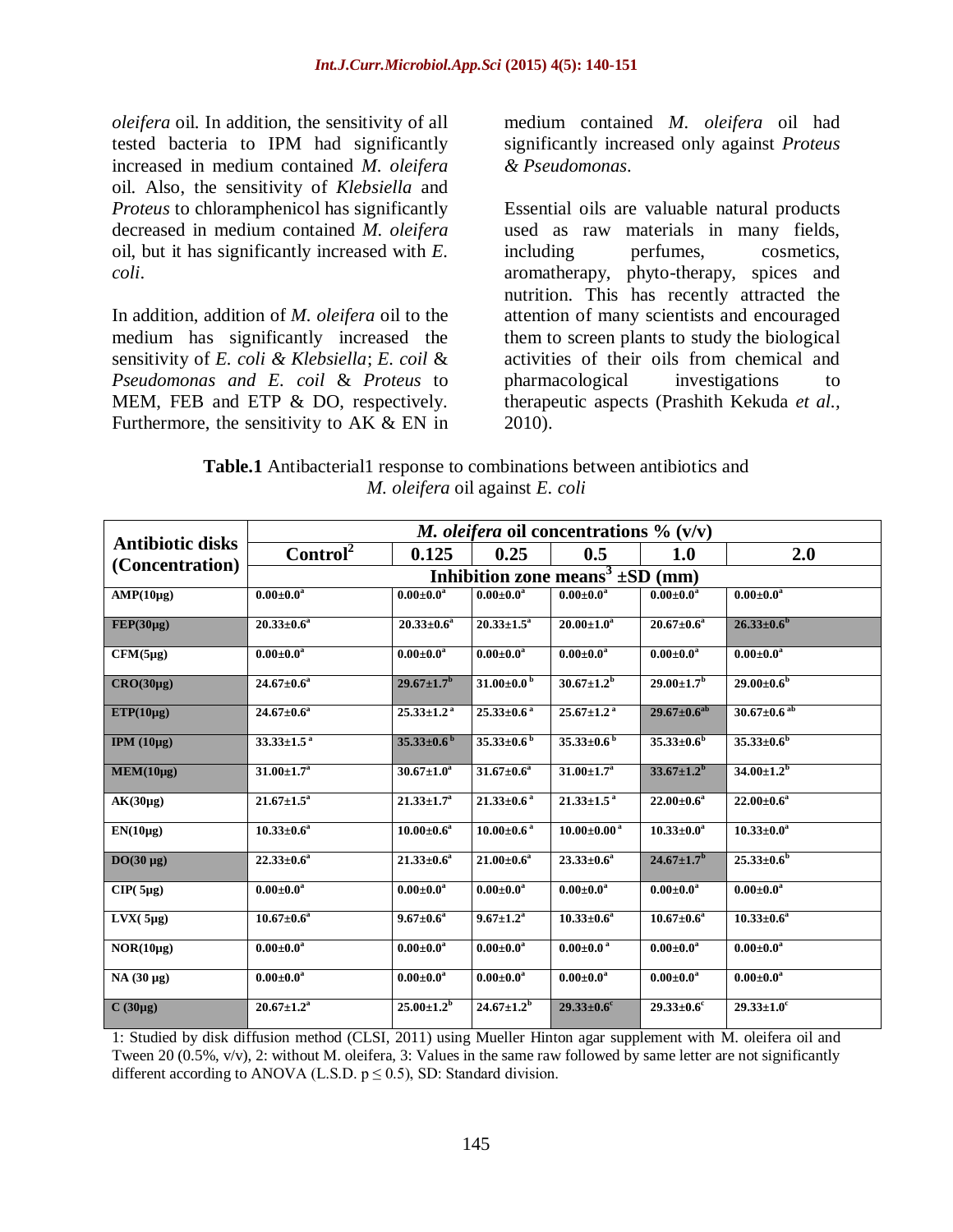| <b>Antibiotic disks</b> | <i>M. oleifera</i> oil concentrations $\%$ (v/v) |                                                 |                               |                         |                              |                              |  |  |
|-------------------------|--------------------------------------------------|-------------------------------------------------|-------------------------------|-------------------------|------------------------------|------------------------------|--|--|
| (Concentration)         | Control <sup>2</sup>                             | 0.125                                           | 0.25                          | 0.5                     | 1.0                          | 2.0                          |  |  |
|                         |                                                  | Inhibition zone mean <sup>3</sup> $\pm$ SD (mm) |                               |                         |                              |                              |  |  |
| $AMP(10\mu g)$          | $0.00 \pm 0.0^a$                                 | $0.00 \pm 0.0^a$                                | $0.00 \pm 0.0^{\rm a}$        | $0.00 \pm 0.0^a$        | $0.00 \pm 0.0^a$             | $0.00 \pm 0.0^a$             |  |  |
| $FEP(30\mu g)$          | $0.00 \pm 0.0^{\rm a}$                           | $0.00 \pm 0.0^a$                                | $0.00 \pm 0.0^a$              | $0.00 \pm 0.0^a$        | $0.00 \pm 0.0^a$             | $0.00 \pm 0.0^{\rm a}$       |  |  |
| $CFM(5\mu g)$           | $0.00 \pm 0.0^{\rm a}$                           | $0.00 \pm 0.0^{\rm a}$                          | $0.00 \pm 0.0^{\rm a}$        | $0.00 \pm 0.0^{\rm a}$  | $0.00 \pm 0.0^a$             | $0.00 \pm 0.0^{\rm a}$       |  |  |
| $CRO(30\mu g)$          | $0.00 \pm 0.0^{\rm a}$                           | $0.00 \pm 0.0^a$                                | $0.00 \pm 0.0^{\rm a}$        | $0.00 \pm 0.0^{\rm a}$  | $0.00 \pm 0.0^{\rm a}$       | $0.00 \pm 0.0^a$             |  |  |
| $ETP(10\mu g)$          | $20.2 \pm 0.6^{\rm a}$                           | $20.2 \pm 1.2^{\rm a}$                          | $19.33 \pm 0.0^a$             | $19.67 \pm 0.6^a$       | $20.00 \pm 1.5^{\rm a}$      | $19.33 \pm 0.6^a$            |  |  |
| IPM $(10\mu g)$         | $30.00 \pm 1.0^a$                                | $33.67 \pm 0.6^b$                               | $33.67 \pm 1.5^{\rm b}$       | $33.33 \pm 1.5^b$       | $33.67 \pm 0.6^b$            | $39.67 \pm 0.6$ <sup>c</sup> |  |  |
| $MEM(10\mu g)$          | $29.00 \pm 1.0^a$                                | $32.67 \pm 1.0^b$                               | $32.33 \pm 0.6^b$             | $34{\pm}1.7^{b}$        | $38.67 \pm 0.6$ <sup>c</sup> | $38.00 \pm 0.6$ <sup>c</sup> |  |  |
| $AK(30\mu g)$           | $25.00 \pm 1.0^a$                                | $24.33 \pm 1.0^a$                               | $23.67 \pm 0.6^a$             | $24.00 \pm 1.0^a$       | $29.67 \pm 0.6^b$            | $28.00 \pm 1.2^{\rm b}$      |  |  |
| $EN(10\mu g)$           | $0.00 \pm 0.0^{\rm a}$                           | $0.00 \pm 0.0^a$                                | $0.00 \pm 0.0^a$              | $0.00 \pm 0.0^a$        | $0.00 \pm 0.0^{\rm a}$       | $0.00 \pm 0.0^a$             |  |  |
| $DO(30 \mu g)$          | $13.67 \pm 1.2^a$                                | $13.67 \pm 1.0^a$                               | $14.67 \pm 0.6^a$             | $15.00 \pm 0.0^a$       | $14.33 \pm 0.6^a$            | $13.00 \pm 0.6^a$            |  |  |
| $CIP(5\mu g)$           | $20.67 \pm 0.6^a$                                | $21.67 \pm 1.2^a$                               | $20.33 \pm 0.6^a$             | $20.67 \pm 1.2^a$       | $20.67 \pm 0.6^a$            | $20.67 \pm 0.6^a$            |  |  |
| $Lvx(5\mu g)$           | $23.33 \pm 0.6^a$                                | $30.67 \pm 0.6^b$                               | $29.67 \pm 0.6^b$             | $29.33 \pm 0.6^b$       | $29.67 \pm 0.6^b$            | $29.33 \pm 0.6^b$            |  |  |
| $NOR(10\mu g)$          | $20.00 \pm 1.0^{\text{ a}}$                      | $24.33 \pm 1.23^b$                              | $25.33 \pm 1.23$ <sup>c</sup> | $26.23 \pm 1.0^d$       | $26.33 \pm 0.58^a$           | $29.33 \pm 1.15^a$           |  |  |
| NA (30 µg)              | $20.6 \pm 1.2^{\rm a}$                           | $20.67 \pm 1.2^a$                               | $21.00 \pm 1.7^{\rm a}$       | $21.33 \pm 1.5^a$       | $28.00 \pm 1.7^{\rm b}$      | $27.67 \pm 1.2^b$            |  |  |
| $C(30\mu g)$            | $29.00 \pm 1.0^a$                                | $30.00 \pm 0.6^a$                               | $30.33 \pm 1.2^a$             | $26.00 \pm 1.7^{\rm b}$ | $24.33 \pm 1.5^b$            | $25.67 \pm 1.7^{b}$          |  |  |

**Table.2** Antibacterial1 response to combinations between antibiotics and *M. oleifera* oil against *Klebsiella* sp

1: Studied by disk diffusion method (CLSI, 2011) using Mueller Hinton agar supplement with *M. oleifera* oil and Tween 20 (0.5%, v/v), 2: without *M. oleifera*, 3: Values in the same raw followed by same letter are not significantly different according to ANOVA (L.S.D.  $p \le 0.5$ ). SD: Standard division.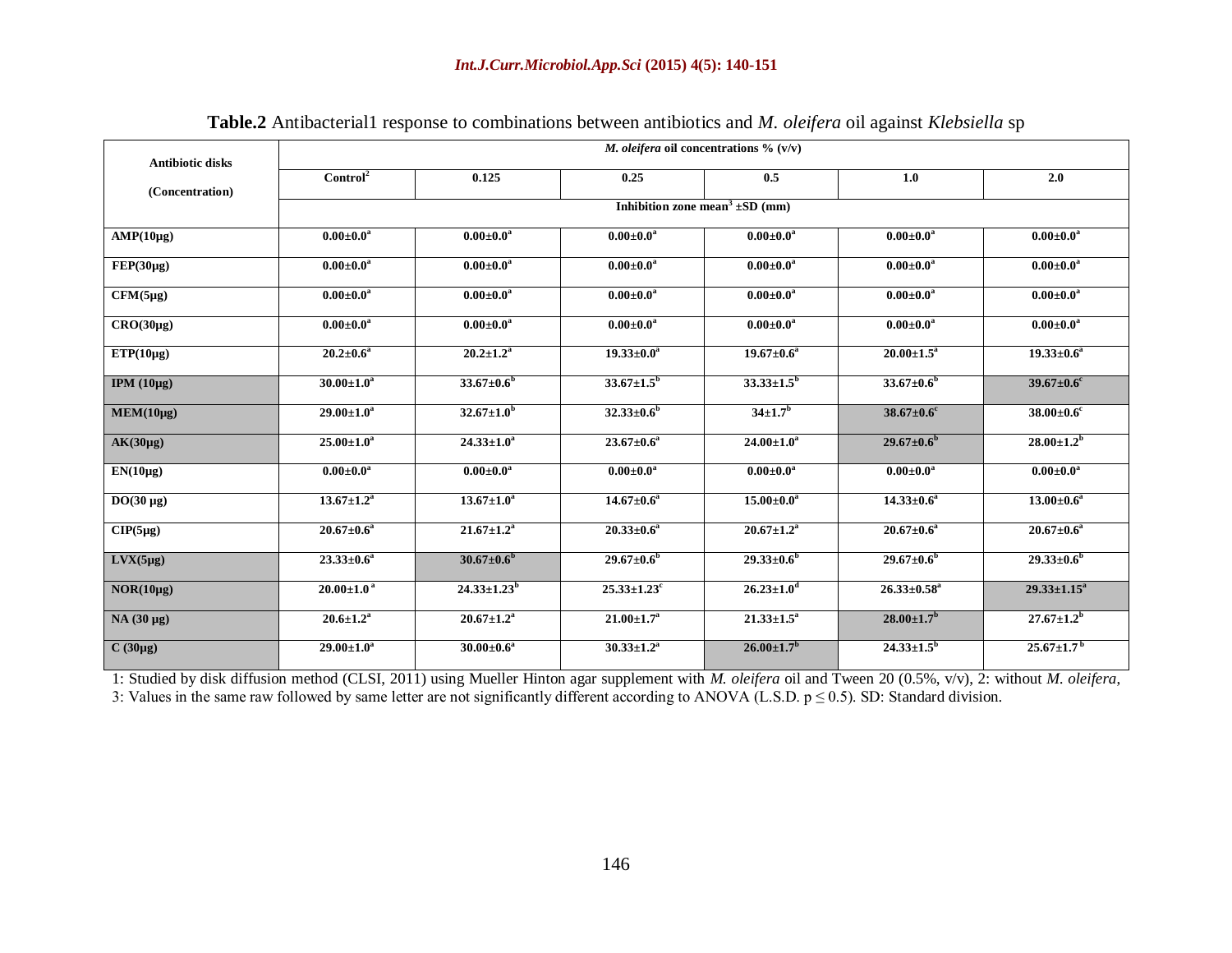| <b>Antibiotic disks</b><br>(Concentration) | M. oleifera oil concentrations $\%$ (v/v) |                              |                              |                                                 |                              |                              |  |
|--------------------------------------------|-------------------------------------------|------------------------------|------------------------------|-------------------------------------------------|------------------------------|------------------------------|--|
|                                            | Control <sup>2</sup>                      | 0.125                        | 0.25                         | 0.5                                             | 1.0                          | 2.0                          |  |
|                                            |                                           |                              |                              | Inhibition zone mean <sup>3</sup> $\pm$ SD (mm) |                              |                              |  |
| $AMP(10\mu g)$                             | $0.00 \pm 0.0^{\text{ a}}$                | $0.00 \pm 0.0^{\text{ a}}$   | $0.00 \pm 0.0^{\text{ a}}$   | $0.00 \pm 0.0^{\text{ a}}$                      | $19.33 \pm 0.0$              | $0.00 \pm 0.0$ <sup>a</sup>  |  |
| $FEP(30\mu g)$                             | $0.00 \pm 0.0$ <sup>a</sup>               | $0.00 \pm 0.0$ <sup>a</sup>  | $0.00 \pm 0.0$ <sup>a</sup>  | $0.00 \pm 0.0$ <sup>a</sup>                     | $0.00 \pm 0.0$ <sup>a</sup>  | $0.00 \pm 0.0$ <sup>a</sup>  |  |
| $CFM(5\mu g)$                              | $0.00 \pm 0.0$ <sup>a</sup>               | $0.00 \pm 0.0$ <sup>a</sup>  | $0.00 \pm 0.0$ <sup>a</sup>  | $0.00 \pm 0.0$ <sup>a</sup>                     | $0.00 \pm 0.0$ <sup>a</sup>  | $0.00 \pm 0.0$ <sup>a</sup>  |  |
| $CRO(30\mu g)$                             | $0.00 \pm 0.0^{\rm a}$                    | $0.00\pm0.0$ a               | $0.00 \pm 0.0$ <sup>a</sup>  | $0.00\pm0.0$ a                                  | $0.00 \pm 0.0$ <sup>a</sup>  | $0.00\pm0.0$ <sup>a</sup>    |  |
| $ETP(10\mu g)$                             | $16.00 \pm 1.0$ <sup>a</sup>              | $24.67 \pm 1.0^b$            | $24.67 \pm 0.6^{\mathrm{b}}$ | $24.33 \pm 1.2$ <sup>b</sup>                    | $24.67 \pm 0.6^{\mathrm{b}}$ | $26.00\pm0.6$ <sup>c</sup>   |  |
| IPM $(10\mu g)$                            | $15.0 \pm 0.0^{\text{ a}}$                | $29.67 \pm 0.6^{\circ}$      | $29.33 \pm 0.6^{b}$          | $29.33 \pm 1.2^{b}$                             | $29.67 \pm 1.2^{b}$          | $28.67 \pm 0.6^{\circ}$      |  |
| MEM(10µg)                                  | $29.33 \pm 1.2$ <sup>a</sup>              | $29.33 \pm 0.6$ <sup>a</sup> | $29.33 \pm 1.2$ <sup>a</sup> | $29.67 \pm 0.6^{\text{ a}}$                     | $29.33 \pm 1.2$ <sup>a</sup> | $29.33 \pm 1.2^{\text{a}}$   |  |
| $AK(30\mu g)$                              | $16.00 \pm 1.0^{\text{ a}}$               | $16.67 \pm 1.0^{\text{ a}}$  | $19.00 \pm 1.2^{b}$          | $19.33 \pm 1.2^{b}$                             | $19.33 \pm 1.7^{b}$          | $25.00 \pm 1.5$ <sup>c</sup> |  |
| $EN(10\mu g)$                              | $20.67 \pm 1.2^a$                         | $20.67 \pm 0.0^a$            | $20.67 \pm 1.5^{\mathrm{a}}$ | $20.33 \pm 0.6^a$                               | $21.67 \pm 0.6^{\rm b}$      | $21.00 \pm 1.2^{\mathrm{b}}$ |  |
| $DO(30 \mu g)$                             | $9.67 \pm 0.6^{\rm a}$                    | $10.33 \pm 1.5$ <sup>a</sup> | $10.33 \pm 0.6$ <sup>a</sup> | $10.33 \pm 0.6$ <sup>a</sup>                    | $11.33 \pm 0.6$ <sup>b</sup> | $11.67 \pm 0.6^{\mathrm{b}}$ |  |
| $CIP(5\mu g)$                              | $0.00 \pm 0.0$ <sup>a</sup>               | $0.00 \pm 0.0$ <sup>a</sup>  | $0.00 \pm 0.0$ <sup>a</sup>  | $0.00 \pm 0.0$ <sup>a</sup>                     | $0.00 \pm 0.0$ <sup>a</sup>  | $0.00 \pm 0.0$ <sup>a</sup>  |  |
| $LVX(5\mu g)$                              | $9.67 \pm 0.6^{a}$                        | $10.33 \pm 0.6$ <sup>a</sup> | $9.67 \pm 0.6^{\text{a}}$    | $9.67 \pm 0.6^{\text{ a}}$                      | $9.67 \pm 0.6$ <sup>a</sup>  | $9.67 \pm 0.6^{\text{a}}$    |  |
| $NOR(10\mu g)$                             | $0.00 \pm 0.0^{\text{ a}}$                | $0.00 \pm 0.0$ <sup>a</sup>  | $0.00 \pm 0.0^{\text{ a}}$   | $0.00 \pm 0.0$ <sup>a</sup>                     | $0.00 \pm 0.0$ <sup>a</sup>  | $0.00 \pm 0.0$ <sup>a</sup>  |  |
| $NA(30 \mu g)$                             | $0.00 \pm 0.0^{\rm a}$                    | $0.00 \pm 0.0$ <sup>a</sup>  | $0.00 \pm 0.0$ <sup>a</sup>  | $0.00 \pm 0.0$ <sup>a</sup>                     | $0.00 \pm 0.0$ <sup>a</sup>  | $0.00 \pm 0.0$ <sup>a</sup>  |  |
| $C(30\mu g)$                               | $29.33 \pm 1.2^a$                         | $25.67 \pm 0.6^b$            | $25.67 \pm 1.0^{b}$          | $25.33 \pm 0.6$ <sup>b</sup>                    | $25.33 \pm 1.2^{b}$          | $25.33 \pm 1.2^{b}$          |  |

**Table.3** Antibacterial response to combinations between antibiotics and *M. oleifera* oil against *Proteus* sp

1: Studied by disk diffusion method (CLSI, 2011) using Mueller Hinton agar supplement with *M. oleifera* and Tween 20 (0.5%, v/v), 2: without *M. oleifera*, 3: Values in the same raw followed by same letter are not significantly different according to ANOVA (L.S.D.  $p \le 0.5$ ). SD: Standard division.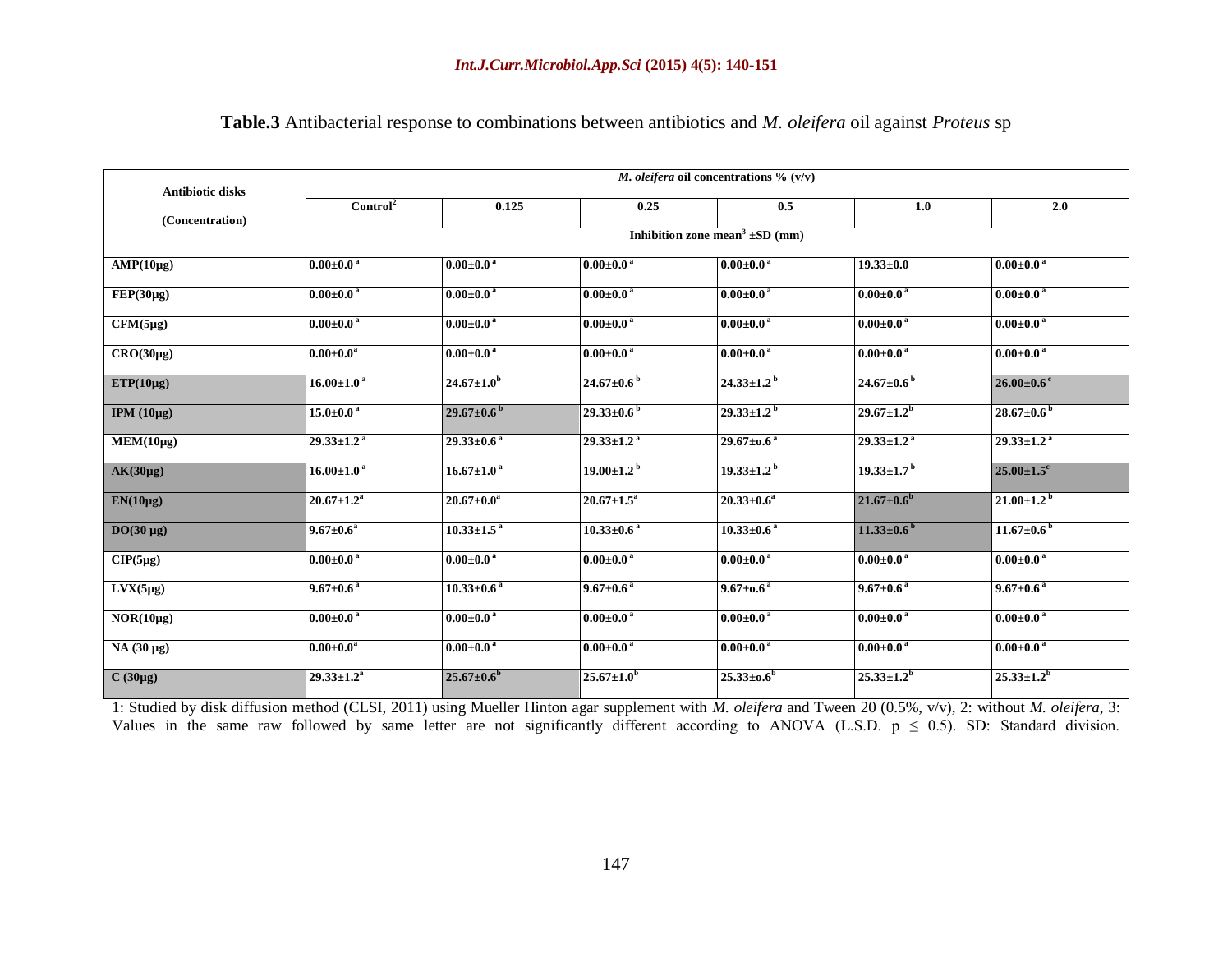| <b>Antibiotic disks</b> | <i>M. oleifera</i> oil concentrations $\%$ (v/v) |                              |                              |                            |                              |                              |  |
|-------------------------|--------------------------------------------------|------------------------------|------------------------------|----------------------------|------------------------------|------------------------------|--|
| (Concentration)         | Control <sup>2</sup>                             | 0.125                        | 0.25                         | 0.5                        | 1.0                          | 2.0                          |  |
|                         | Inhibition zone mean $\pm SD$ (mm)               |                              |                              |                            |                              |                              |  |
| $FEP(30\mu g)$          | $10.33 \pm 0.0^a$                                | $10.33 \pm 0.0^a$            | $10.33 \pm 0.0^a$            | $10.33 \pm 0.0^a$          | $10.33 \pm 0.0^a$            | $18.33 \pm 0.0^{\rm b}$      |  |
| $IPM(10\mu g)$          | $22.33 \pm 1.2$ <sup>a</sup>                     | $32.67 \pm 1.5^{\mathrm{b}}$ | $32.67 \pm 1.5^{\mathrm{b}}$ | $31.67 \pm 1.5^{\rm b}$    | $31.33 \pm 0.6^b$            | $31.67 \pm 0.6^{\rm b}$      |  |
| MEM(10µg)               | $29.67 \pm 0.6^{\text{a}}$                       | $30.67 \pm 1.2$ <sup>a</sup> | $30.33 \pm 1.7$ <sup>a</sup> | $30.67 \pm 0.6^{\text{a}}$ | $31.00 \pm 1.5^{\text{a}}$   | $31.33 \pm 1.2$ <sup>a</sup> |  |
| $AK(30\mu g)$           | $21.67 \pm 1.5^{\circ}$                          | $22.33 \pm 1.2^a$            | $24.67 \pm 1.0^{\mathrm{b}}$ | $24.00 \pm 1.2^{\rm b}$    | $24.00 \pm 0.6^{\circ}$      | $24.33 \pm 1.5^{\rm b}$      |  |
| $EN(10\mu g)$           | $18.33 \pm 1.5^{\circ}$                          | $19.33 \pm 0.6^a$            | $19.33 \pm 1.2^{\mathrm{a}}$ | $21.00 \pm 1.7^{\rm b}$    | $35.33 \pm 1.2c$             | $35.67 \pm 1.2c$             |  |
| $CIP(5\mu g)$           | $28.33 \pm 0.6^a$                                | $28.67 \pm 1.2^{\rm a}$      | $28.67 \pm 1.2^{\rm a}$      | $29.33 \pm 0.6^a$          | $29.33 \pm 0.6^a$            | $29.33 \pm 0.6^a$            |  |
| $Lvx(5\mu g)$           | $30.67 \pm 1.5^{\text{a}}$                       | $31.00 \pm 1.2$ <sup>a</sup> | $30.33 \pm 1.5^{\text{a}}$   | $30.33 \pm 0.6^{\text{a}}$ | $31.67 \pm 1.2$ <sup>a</sup> | $30.67 \pm 1.7$ <sup>a</sup> |  |
| $NOR(10\mu g)$          | $27.00 \pm 0.0^{\rm a}$                          | $27.67 \pm 1.2^{\rm a}$      | $29.33 \pm 1.5^{\circ}$      | $32.67 \pm 0.6^{\rm b}$    | $32.67 \pm 1.2^b$            | $32.33 \pm 1.2^b$            |  |

**Table.4** Antibacterial response to combinations between antibiotics and *M. oleifera* oil against *Pseudomonas* sp

1: Studied by disk diffusion method (CLSI, 2011) using Mueller Hinton agar supplement with *M. oleifera* and Tween 20 (0.5%, v/v), 2: without *M. oleifera*, 3: Values in the same raw followed by same letter are not significantly different according to ANOVA (L.S.D.  $p \le 0.5$ ). SD: Standard division.





**Fig.2** Effect of *Moringa oleifera* oil on antimicrobial activity of some antibiotic against *Klebsiella* sp

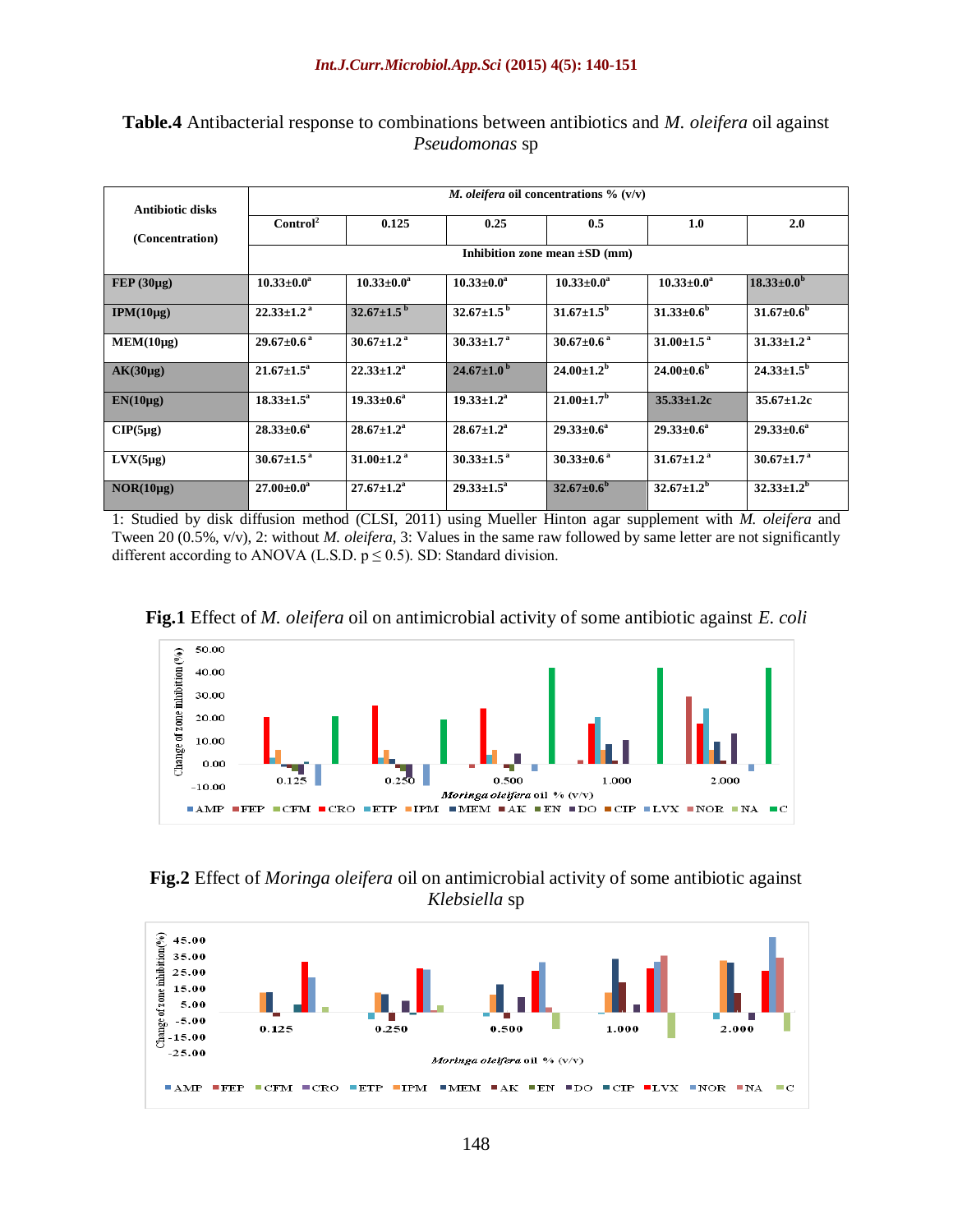

**Fig.3** Effect of *M. oleifera* oil on antimicrobial activity of some antibiotic against *Proteus* sp.

**Fig.4** Effect of *M. oleifera* oil on antimicrobial activity of some antibiotic against *Pseudomonas* sp.



Although, there are many investigations revealed the antimicrobial activity of *M. oleifera* oil against bacteria and fungi (Prashith Kekuda *et al.,* 2010 and Marrufo *et al.,* 2013), but in the present study the antimicrobial activity of *M. oleifera* oil against various tested clinical strains is weak or not existed and that may be due to the highly resistant of tested strains to the contents of *M. oleifera* oil, while the sensitivity of various tested bacteria to some antibiotics was increased in medium contained *M. oleifera* oil compared to control. Obtained results revealed that antibacterial activity of antibiotics against some pathogenic bacteria could be increased

in case it combined with other materiel even it has antibacterial activity or not.

Marrufo *et al.* (2013) revealed that the antimicrobial effectiveness of most essential oil against Gram negative is due to the phenol compounds. In addition, the composition of outer membrane of gram negative bacteria, essential oil can alter not only such structures but penetrate within the cell, leading to those alterations, such as the denaturation of proteins and enzymes, the "unbalance" of the  $K +$  and  $H +$  ion concentration, until the modification of the entire cell morphology, which can lead to the death of the microorganisms.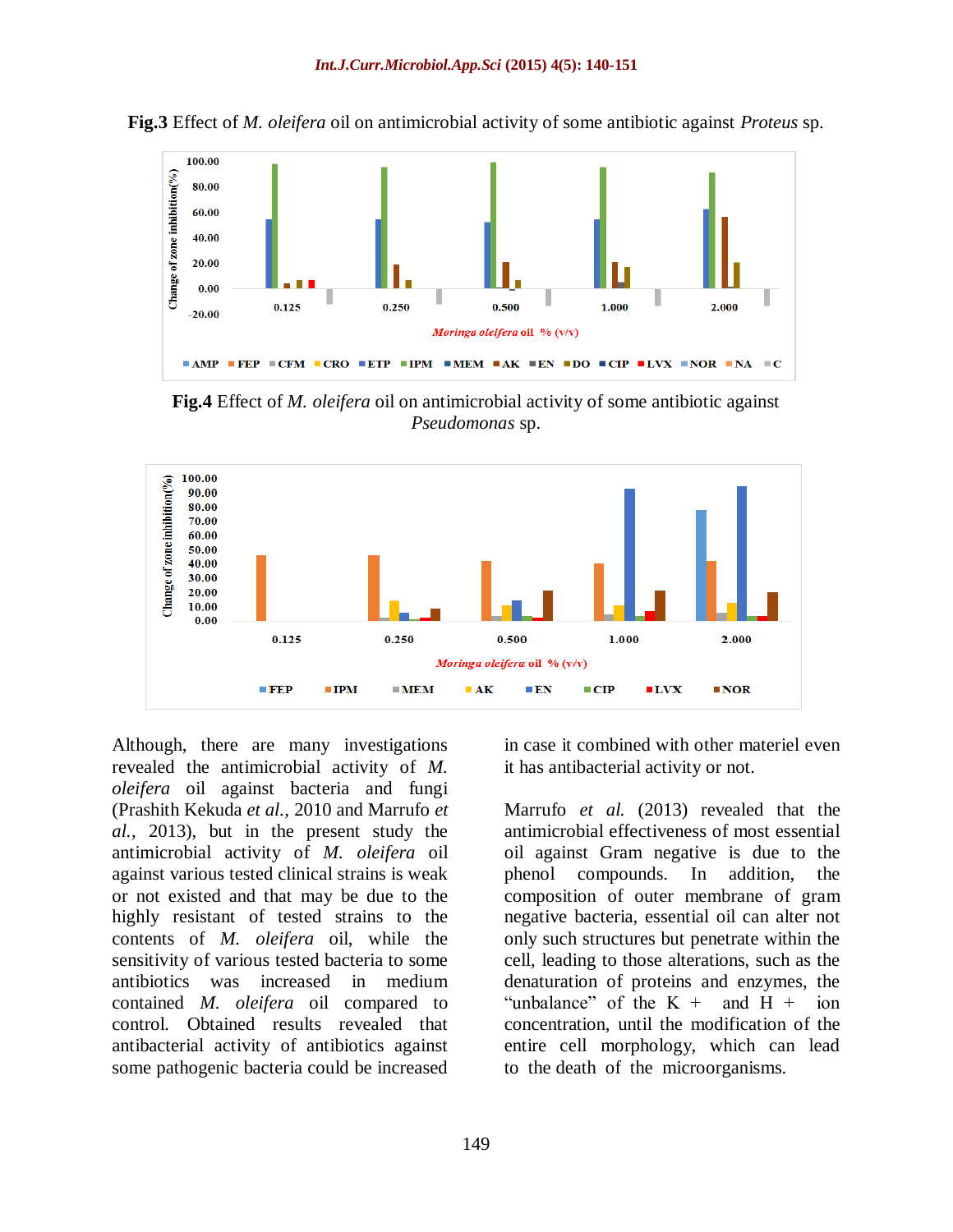Furthermore, The molecular mechanism of action of the essential oil of *M. oleifera* is unknown, but the essential oil can probably inhibit the generation of adenosine triphosphate from dextrose and disrupt the cell membrane (Gill and Holley, 2004). Thus, combination between *M. oleifera* oil and antibiotics could increase the antibiotic activity against resistant bacteria.

This is the first report concerning the synergistic effects of *M. oleifera* oil in combination with different traditional antibiotics against most common pathogenic Gram negative bacteria, which has emphasized that *M. oleifera* oil is one of the most promising natural compounds that can be used as antibiotic resistance modifying agent in microorganisms. Further studies are focused on the active phytochemicals of *M. oleifera* oil and their interaction with IMP and C antibiotics against resistant pathogenic Gram negative bacteria.

*M. oleifera* oil could be used as antibiotic resistant modifying agent against multi-drug resistant Gram negative bacteria, which can contribute in some way to overcome of bacterial resistance to many traditional antibiotics and therefore can be reused again especially in developing countries, such as Egypt.

## **References**

- Ang, J.Y., Ezike, E., Asmar, B.I. 2004. Antibacterial resistance. *Indian J. Pediatr,* 71: 229–239.
- Anwar, F., Rashid, U. 2007. Physicochemical characteristics of *Moringa oleifera* seed and oil from a wild provenance of Pakistan. *Pak. J. Bot.,*  39(5): 1443–1453.
- Bajpai, V.K., Shukla, [S.,](http://link.springer.com/search?facet-author=%22Shruti+Shukla%22) Sharma, [A. 2](http://link.springer.com/search?facet-author=%22Ajay+Sharma%22)013. Essential oils as antimicrobial agents. *[Natural Prod.,](http://link.springer.com/book/10.1007/978-3-642-22144-6)* Pp. 3975–3988.
- Barrow, G.I., Feltham, R.K.A. 2003. Cowan and steel's manual for the identification of medical bacteria. Cambridge University Press, Cambridge. Pp. 50– 150.
- CLSI (Clinical And Laboratory Standards Institute), 2011. Performance standards for antimicrobial susceptibility testing, twenty-first informational supplement. CLSI document M100-S21. Vol. 31, No.1. Wayne, Pennsylvania, USA. Pp. 42–87.
- Fakurazi, S., Sharifudin, S.A., Arulselvan, P. 2012. *Moringa oleifera* hydroethanolic extracts effectively alleviate acetaminophen-induced hepatotoxicity in experimental rats through their antioxidant nature. *Molecules,* 17: 8334–8350.
- Ghebremichael, K.A., Gunaratna, K.R., Henriksson, H., Brumer, H., Dalhammar, G.A. 2005. Simple purification and activity assay of the coagulant protein from *Moringa oleifera* seed. *Water Res.,* 39(11): 2338–44.
- Gill, A.O., Holley, R.A. 2004. Mechanisms of bactericidal action of cinnamaldehyde against Listeria. monocytogenes and of eugenol against L. monocytogenes and *Lactobacillus sakei*. *Appl. Environm. Microbiol.,* 70: 5750–5755.
- Jabar, M.A., Al-Mossawi, A. 2007. Susceptibility of some multiple resistant bacteria to garlic extract. *Afr. J. Biotechnol.,* 6(6): 771–776.
- Kumar, V., Pandey, N., Mohan, N., Singh, R.P. 2012. Antibacterial & antioxidant activity of different extract of *Moringa oleifera* leaves- an *in vitro* study. *Int. J. Pharma. Sci. Rev. & Res.,* 12(1): 89– 94.
- [Lockett, C.T.](http://www.ncbi.nlm.nih.gov/pubmed?term=Lockett%20CT%5BAuthor%5D&cauthor=true&cauthor_uid=10945116), [Calvert, C.C.](http://www.ncbi.nlm.nih.gov/pubmed?term=Calvert%20CC%5BAuthor%5D&cauthor=true&cauthor_uid=10945116), [Grivetti, L.E.](http://www.ncbi.nlm.nih.gov/pubmed?term=Grivetti%20LE%5BAuthor%5D&cauthor=true&cauthor_uid=10945116) 2000. Energy and micronutrient composition of dietary and medicinal